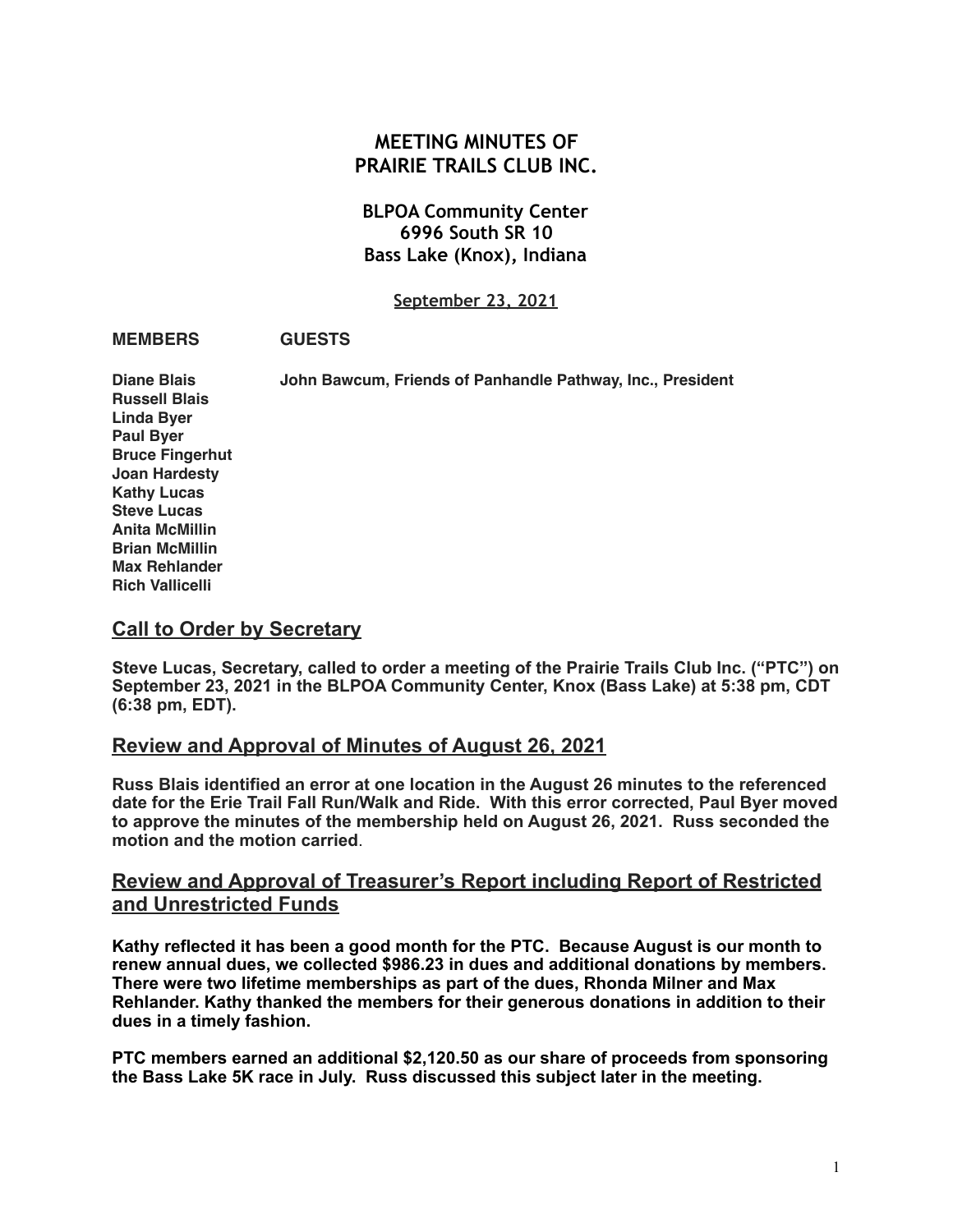**The income for the month was also increased by a \$5,000 grant from the local VFW. Kathy thanked Larry WIckert and Russ for their role in obtaining the grant, which included a presentation before the VFW Board. The grant was earmarked for "trail improvements" and will help to cover some items in the county's soft match which was made more difficult by COVID-19 challenges.** 

**As for disbursements, the Treasurer paid \$112.36 for asphalt supplies used by Paul Byer to fix damage in certain locations. She thanked Paul for the asphalt repairs he has made. Through the efforts of Bruce Fingerhut, we spent \$436 on T-shirts, cups and "swag bags" for the upcoming Walk/Run/Bike event on October 2. Finally, we paid Thomas Excavating \$44,449.88 to satisfy Invoice #2 for the southeast trail expansion. Kathy said that amount was divided on the Restricted/Unrestricted Page with 80% attributed to the DNR Next Level Trails Grant and 20% divided among grants received from the Indiana Greenways Foundation of Indiana, the Luminous Fund, the Northern Indiana Community Foundation and the PTC's share of the local match. A new restricted fund was created to help keep track of the \$5,000 VFW grant.**

**Kathy presented the written Treasurer's Report and Report of Restricted/Unrestricted Grants and Donations as follows:**



### **Treasurer's Report September 23, 2021**

### **FIRST FARMERS BANK & TRUST (FFBT)**

**Balance forward from 8/26/21****\$****359,281.53**

#### **INCOME**

|         | 8/27/21 Lifetime Membership (Rhonda Milner)                    | 250.00 |
|---------|----------------------------------------------------------------|--------|
|         | 8/27/21 Dues (Kirt Verhagen, Larry Wickert)                    | 50.00  |
|         | 8/27/21 Sale of weed wand (Paul Byer)                          | 30.00  |
|         | 8/27/21 Dues & donation (Sharon Smead)                         | 50.00  |
|         | 8/27/21 Dues & donation (Joan Hardesty)                        | 50.00  |
| 8/27/21 | Dues thru PayPal<br>(Deb Mix, Linda & Paul Byer, C. Heilstedt) | 143.29 |
| 8/30/21 | Dues (TI Jones)                                                | 25.00  |
|         | 8/31/21 Lifetime Membership (Max Rehlander)                    | 250.00 |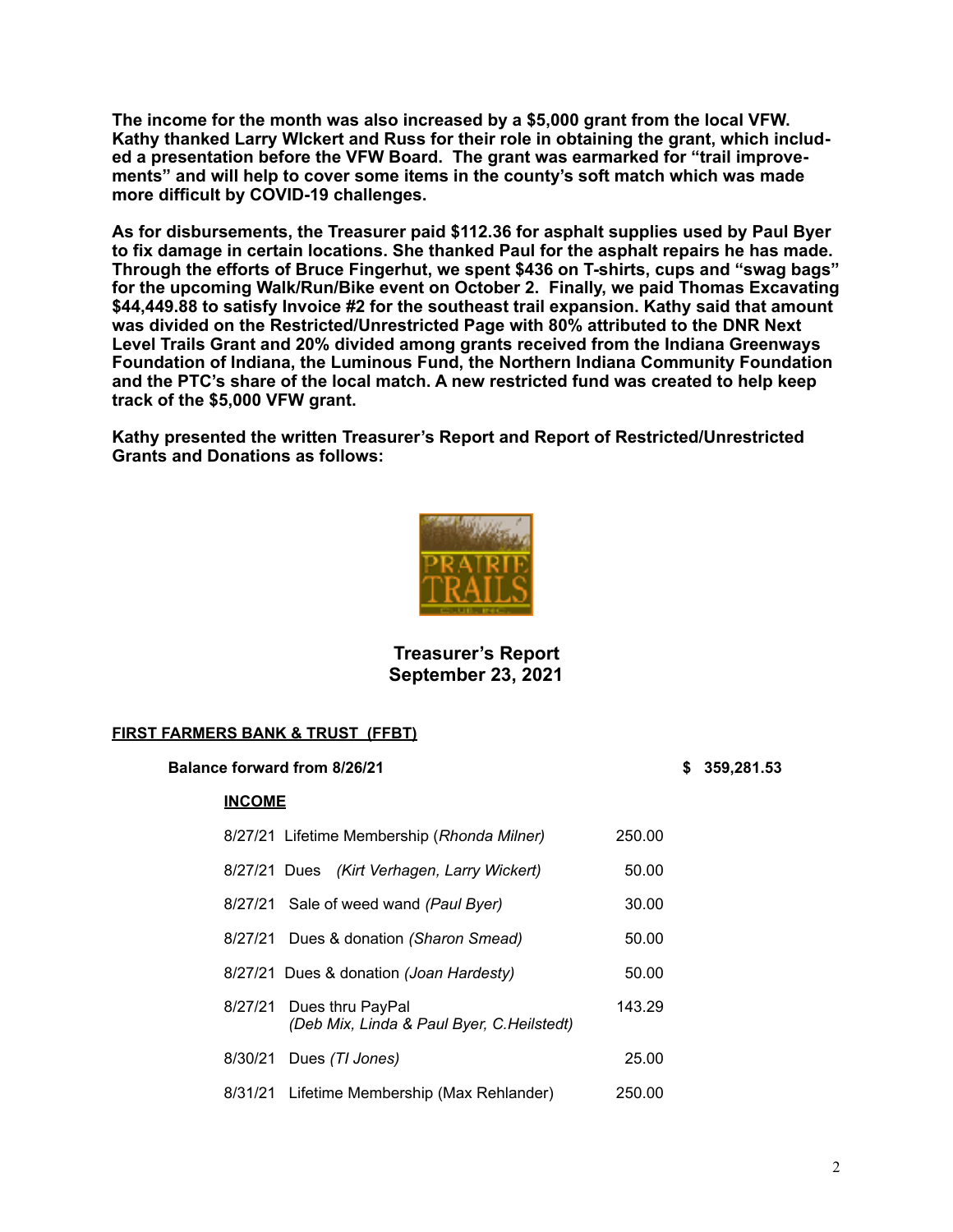| <b>EXPENSES</b> |                                                 |          |            |
|-----------------|-------------------------------------------------|----------|------------|
|                 | <b>Total Income</b>                             | 9,113.65 | 368,395.18 |
|                 | 9/20/21 PTC 5K entrant fees (thru RunSignUp)    | 208.59   |            |
|                 | 9/20/21 VFW Grant for Trail Improvements        | 5,000.00 |            |
|                 | 9/20/21 PTC 5K entrant fee (Gail & Mark Little) | 60.00    |            |
| 9/20/21         | Dues & donation (Rick Vlaming)                  | 42.94    |            |
|                 | 9/15/21 PTC 5K entrant fee (thru RunSignUp)     | 458.36   |            |
|                 | 9/13/21 PTC 5K entrant fee (check S&J Mathews)  | 40.00    |            |
| 9/13/21         | Dues & donation (Kay Reimbold)                  | 100.00   |            |
| 9/8/21          | PTC 5K entrant fee (thru RunSignUp)             | 74.46    |            |
| 9/7/21          | Dues (Arlene Noble) & PTC 5k (Rick Staresina)   | 45.00    |            |
| 9/1/21          | PTC 5K entrant fee (thru RunSignUp)             | 115.51   |            |
| 9/1/21          | Proceeds from Bass Lake 5K sponsorship          | 2,120.50 |            |

| (Thomas Excavating Invoice #2) |                                                        |
|--------------------------------|--------------------------------------------------------|
| 9/22/21 Check # 1083           | 44.449.88                                              |
| 9/02/21 Check # 1084           | 436.00<br>(National Pen for 5K merch. By B. Fingerhut) |
| 8/31/21 Check # 1082 to P.Byer | 112.35<br>(Reimbursement for asphalt supplies)         |

**Ending FFBT balance as of 9/23/21: \$323,396.95** 

*/s/Kathleen Lucas, Treasurer As of 9/23/21* 

# **Restricted/Unrestricted Grants and Donations**

| Luminous Fund Grant #3 (2019)<br><b>Matching NLT Grant</b><br>Luminous Fund Grant #4 (2020)<br><b>Northwest Extension</b><br>5,000.00<br>Luminous Fund Grant #5 (2021)<br>Northwest Extension or Operations<br>5,000.00<br><b>Hardesty Memorial Grant</b><br>Wayfinding/Historic Signage<br>6,911.50<br>Hardesty Memorial Grant (2019)<br><b>Matching NLT Grant</b><br><b>PTC Account Commitment</b><br><b>Matching NLT Grant</b><br>Marshall County Horse Assn.<br>Bench for SE Extension<br>350.00<br>Indiana Greenways Foundation<br><b>Matching NLT Grant</b><br>Lucas Lakehouse Guests' Donation<br><b>Future Vision/Website</b><br>700.00<br>SE Extension (2nd Installment)<br><b>Next Level Trails Grant</b> | Luminous Fund Grant #2 (2018) | Signage BL (inc. "You are Here") | \$4,124.94                   |
|---------------------------------------------------------------------------------------------------------------------------------------------------------------------------------------------------------------------------------------------------------------------------------------------------------------------------------------------------------------------------------------------------------------------------------------------------------------------------------------------------------------------------------------------------------------------------------------------------------------------------------------------------------------------------------------------------------------------|-------------------------------|----------------------------------|------------------------------|
|                                                                                                                                                                                                                                                                                                                                                                                                                                                                                                                                                                                                                                                                                                                     |                               |                                  | 1,218.25 (-2,222.50 TE#2)    |
|                                                                                                                                                                                                                                                                                                                                                                                                                                                                                                                                                                                                                                                                                                                     |                               |                                  |                              |
|                                                                                                                                                                                                                                                                                                                                                                                                                                                                                                                                                                                                                                                                                                                     |                               |                                  |                              |
|                                                                                                                                                                                                                                                                                                                                                                                                                                                                                                                                                                                                                                                                                                                     |                               |                                  |                              |
|                                                                                                                                                                                                                                                                                                                                                                                                                                                                                                                                                                                                                                                                                                                     |                               |                                  | 1,218.25 (-2,222.50 TE#2)    |
|                                                                                                                                                                                                                                                                                                                                                                                                                                                                                                                                                                                                                                                                                                                     |                               |                                  | 1,218.25 (-2,222.50 TE#2)    |
|                                                                                                                                                                                                                                                                                                                                                                                                                                                                                                                                                                                                                                                                                                                     |                               |                                  |                              |
|                                                                                                                                                                                                                                                                                                                                                                                                                                                                                                                                                                                                                                                                                                                     |                               |                                  | 1,218.25 (-2,222.50 TE#2)    |
|                                                                                                                                                                                                                                                                                                                                                                                                                                                                                                                                                                                                                                                                                                                     |                               |                                  |                              |
|                                                                                                                                                                                                                                                                                                                                                                                                                                                                                                                                                                                                                                                                                                                     |                               |                                  | 270,308.43 (-35,559.90 TE#2) |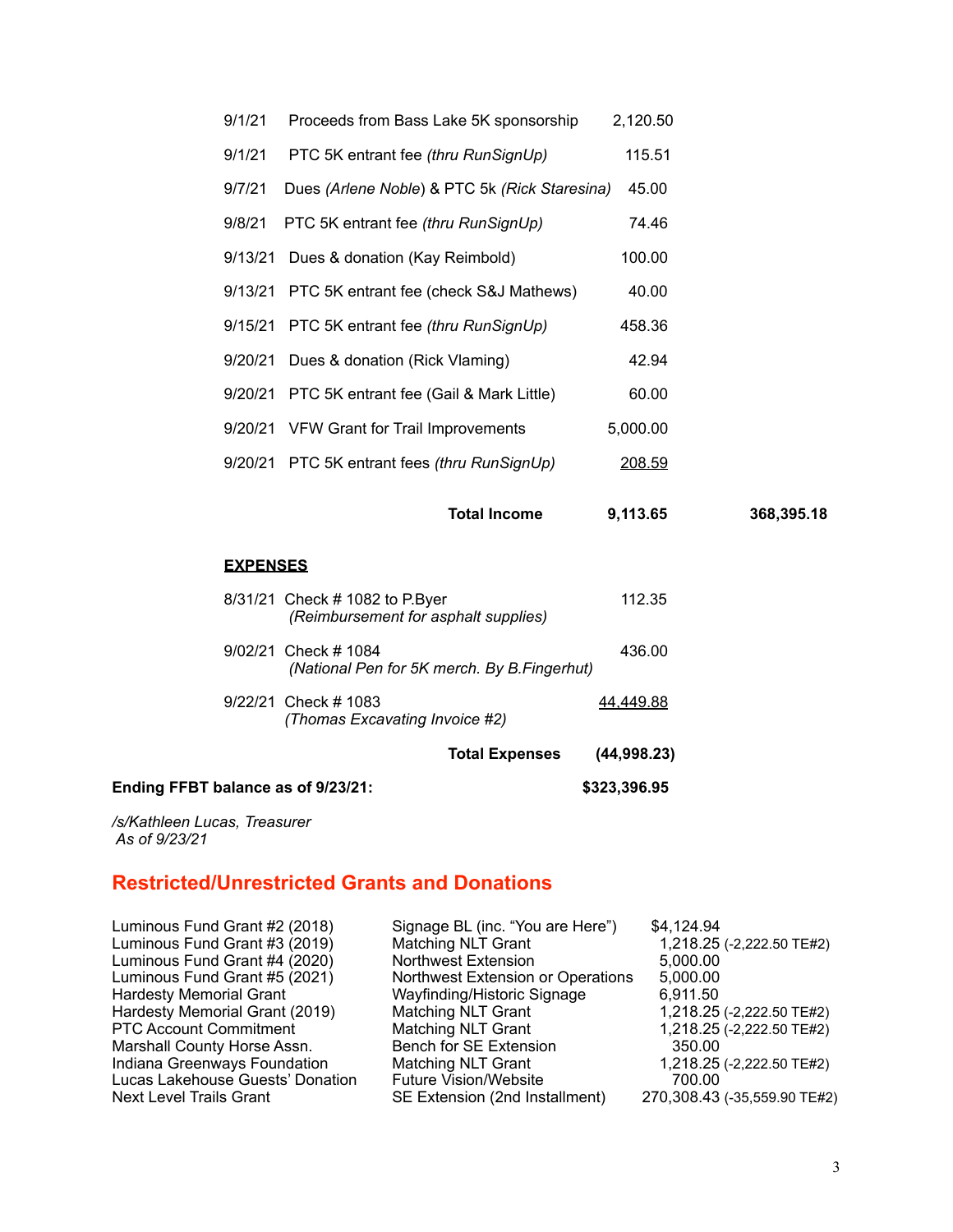| Mitchel-Kane Charitable Fund<br><b>Stalbrink Donation</b><br><b>Blais/Vlaming Bench</b><br><b>McMillin Bench</b><br>Maintenance Fund (Mower Sale)<br><b>KVREMC Bike Rack Grant</b><br>VFW grant | Northwest Extension<br>Scholarship/Most Needed<br>Trailhead @ 450/210<br>Trailhead @ 450/210<br><b>General Trail Maintenance</b><br><b>Balance of Grant Amount</b><br>Trail Improvements |                                           | 4,000.00<br>100.00<br>350.00<br>350.00<br>4,000.00<br>1.500.00<br>5,000.00 |
|-------------------------------------------------------------------------------------------------------------------------------------------------------------------------------------------------|------------------------------------------------------------------------------------------------------------------------------------------------------------------------------------------|-------------------------------------------|----------------------------------------------------------------------------|
|                                                                                                                                                                                                 | <b>TOTAL RESTRICTED FUNDS</b>                                                                                                                                                            |                                           | \$312.819.87                                                               |
| <b>BANK ACCOUNT</b><br>First Farmers Bank & Trust (FFBT)                                                                                                                                        | \$323,396.95<br><u>-312.819.87</u><br>10.577.08                                                                                                                                          | <b>TOTAL IN BANK</b><br><b>RESTRICTED</b> | <b>TOTAL UNRESTRICTED</b>                                                  |

**Diane Blais moved to approve the Treasurer's Report and Report of Restricted/ Unrestricted Grants and Donations as presented. Brian McMillin seconded the motion and the motion carried.**

# **Final Planning for October 2 Erie Trail Fall Run/Walk and Ride**

**Bruce Fingerhut said the Run/Walk and Ride was the first event of this type that he has managed. He expressed his appreciation to the North Judson Police Department for agreeing to handle motor vehicle traffic on Starke County Road 250 West. At the initial stage of the event, runners and walkers will cross CR 250 W. But both the runners' 5K and the walkers' 3K will cross the finish line on return several feet east of CR 250 W.** 

**Bruce expressed appreciation to the Hoosier Valley Railroad Museum for supporting the train ride without a fee. Following the event "Return to Normal", the duo of Marty and Corinne Lucas, will be the opening music act. He thanked them for performing without a fee. The second music act will be the "Derek James Band" with Davey Johnston and John Cruce. Leg Shakers BBQ will be present for food service. Bruce said participants in the event will be able to take their bicycles on the train. He said he will work with his committee to bring together the final touches for the event.** 

### **Report of Southeast Trail Extension Workgroup**

**Larry Wickert emailed on September 22 that Jason Young of Thomas Excavating and Welding informed him the paving subcontractor was scheduled to begin placing asphalt on September 27. Completion of paving would be the keystone of the project.** 

**On September 18, Russ made an oral presentation with photos to the VFW in support of a \$5,000 grant request. He said the presentation "went real well," and he was pleased by the warm reception he received from this prominent veteran's organization.** 

**Kathy thanked Larry and Russ for their successful efforts in seeking a \$5,000 grant from VFW Post 748 to support "trail improvements". She said the funding should allow the PTC to help address the soft-match responsibility committed by the Starke County Board of Commissioners. The hope is the Commissioners will yet assist with the placement**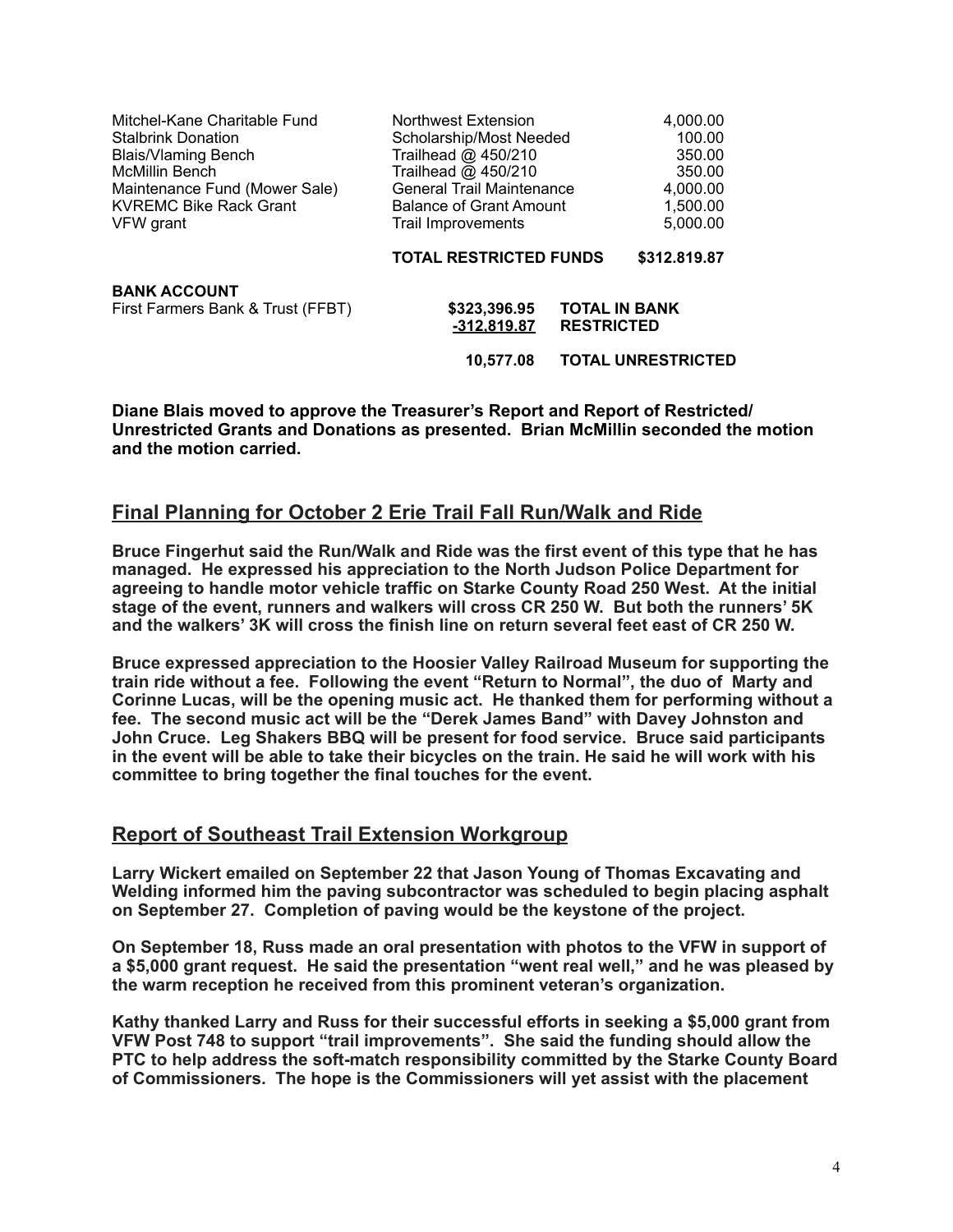**and acquisition of signage and other trail construction activities. Any amount remaining from the VFW grant might then be applied to making other trail improvements.** 

**Steve said an anonymous donor provided finished signs to warn trail users of the switch to a plank surface on Bartee Ditch Bridge. A secondary purpose would be to identify the bridge site where services might be needed. Structurally identical signs have been placed at the bridges for Bogus Run and Fell Ditch following allegations the unidentified switches there from asphalt surfaces to a plank surface may have contributed to bicycle accidents. He expressed appreciation to the donor for making the helpful and productive donations.** 



*Image by Kathy Lucas*

**Bruce reflected that the donation has a financial value, and the value should be identified as part of our local share. Steve said the donor did not identify a value. But a total of four signs with eight-foot posts for Bogus Run and Fell Ditch were purchased for \$313.92 from Traffic Control Systems on December 11, 2018 (Check #1025). For two signs (one half of the number of signs purchased in 2018), a reasonable value for the signs and posts for Bartee Ditch would be \$156.96.**

# **Celebration for Opening Southeast Trail Extension Set for October 22**

**With optimism that the two-mile extension was likely to be paved within a week or two, and the downturn of temperatures with autumn's arrival, the membership discussed whether a date should be selected to celebrate the extension's opening. After reviewing options, and factoring the need to have the Department of Natural Resources perform a site inspection, a consensus was achieved that an opening celebration should be set for October 22, 2021.** 

### **Report of Northwest Trail Extension Workgroup**

**During the August 26 membership meeting, the Northwest Trail Extension Workgroup announced an onsite get together with LaPorte County officials on August 31 at English Lake. The purpose was to consider options for a trail bridge across the Kankakee River. A written summary of the August 31 get together was circulated among the membership and is included and incorporated into these minutes as follows:** 

### **A.** *Summary of August 31, 2021 Kankakee River Crossing Get Together*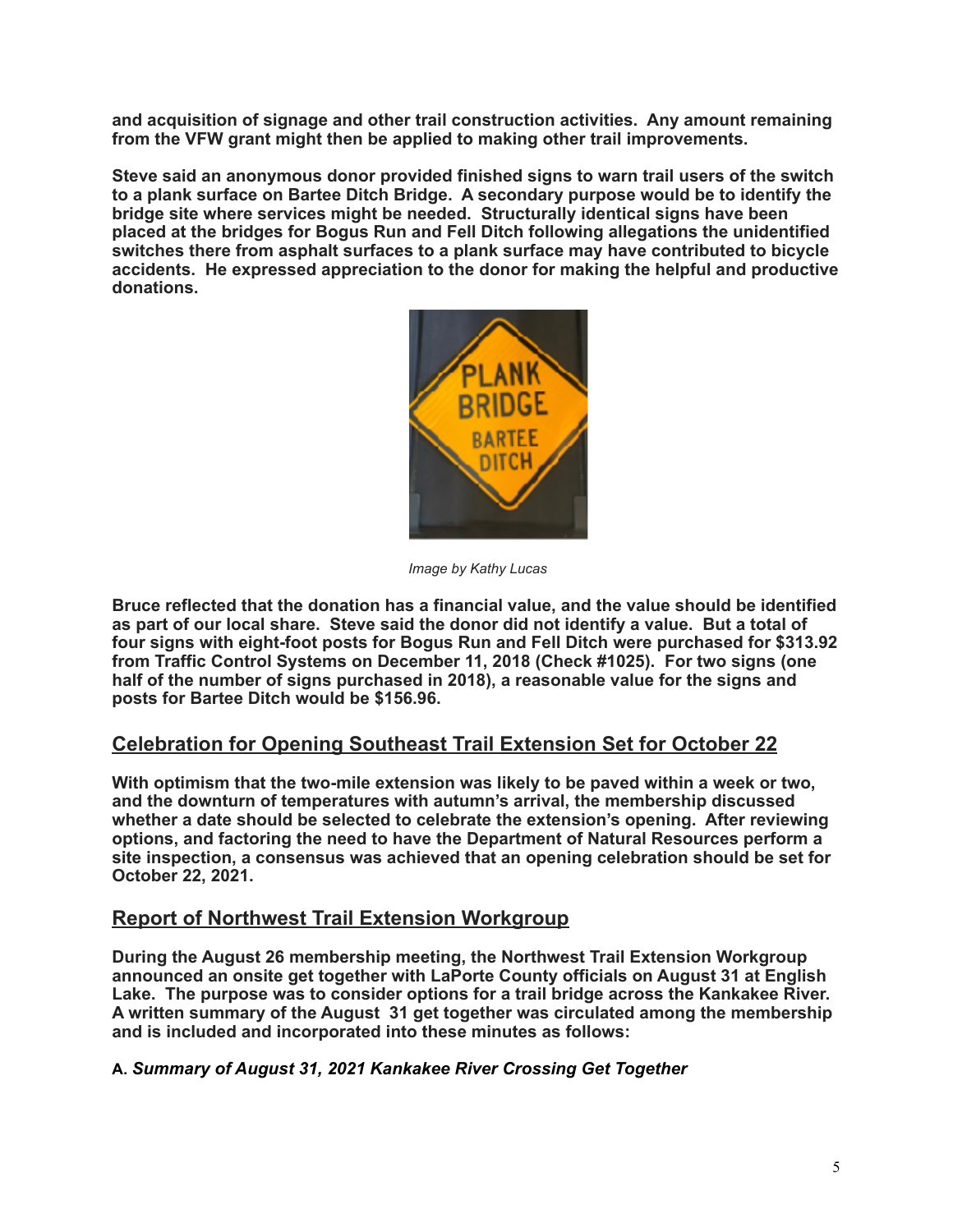As discussed during our August membership meeting, PTC representatives of the Northwest Extension Workgroup and officials from LaPorte County met at the DNR's Yellow River Public Access Site in English Lake on August 31, 2021. PTC representatives were Max Rehlander, Larry Wickert, Russ Blais, Sharon Smead, Kathy Lucas, and Steve Lucas. Mitchell Bishop and Justin Kiel also participated. Mitch is Director of Planning and Development/Grant Administrator for La Porte County. Justin is the President of the LaCrosse Town Council and Editor of *The Regional News* in southern LaPorte County.

The primary purpose of the August 31 meeting was to view the active railroad bridge over the Kankakee River which is now owned by the Northern Indiana Railroad LLC and used most frequently by HVRM for excursion rides. This line was formerly owned by the C&O Railroad and is the line on which the PTC has a trail easement. Our group also viewed two other bridges that are near the former C&O Railroad—a bridge to the west that was formerly owned by the Pennsylvania Railroad and the bridge to the east that serves motor vehicle traffic on LaPorte CR 650W and Starke CR 650W. The motor vehicle bridge crosses from north to south in short succession: Hannah Arm, Kankakee River, Yellow River, and Kline Arm. These four watercourses converge so that the two railroad bridges cross a singular Kankakee River.

Larry and Sharon brought kayaks so that participants could view the bridges from below. The DNR access ramp enters on the mouth of the Kline Arm just a few feet upstream from where the watercourses converge.

Ramp on Kline Arm



We viewed the former C&O Bridge from below and on top, the former Pennsylvania Bridge from below, and the motor vehicle bridge from on top.



Looking downstream: Former C&O Bridge in The foreground and **View from below** Former Pennsylvania former C&O Bridge Bridge in the background.



Max is a Civil Engineer for Abonmarche, a firm with a Valparaiso branch that was consultant for the Great American Rail-Trail segment opened last year in Hebron. Based on his training, experience and expertise, he provided muchappreciated insights as to the potential of the three crossings for public trail use. Excerpts of his onsite comments are set forth below. Following observation from the Kankakee River by kayak, and speaking with respect to the former C&O Bridge, he said:

"To see a bridge in that good a shape is a great sign. One thing…. We really should check to see how far back the bridge goes within the flood plain…. Just because you're not going to have to widen it, not just for what's over the river, but you're going to have to widen it the whole length, which just means it's more cost. It can be done, it's just a matter of your cost increase.... [O]verall, it's a really nice bridge."

In response to question, Max reflected that the former Pennsylvania Railroad Bridge was also in remarkably good condition, and from an engineering perspective, seemed to offer an excellent option for a trail crossing. This bridge would not require space sharing with an active railroad. But during group discussion it was suggested the bridge was in private ownership, and there was no sense of whether the owner would be amenable to a trail. Also, Justin pointed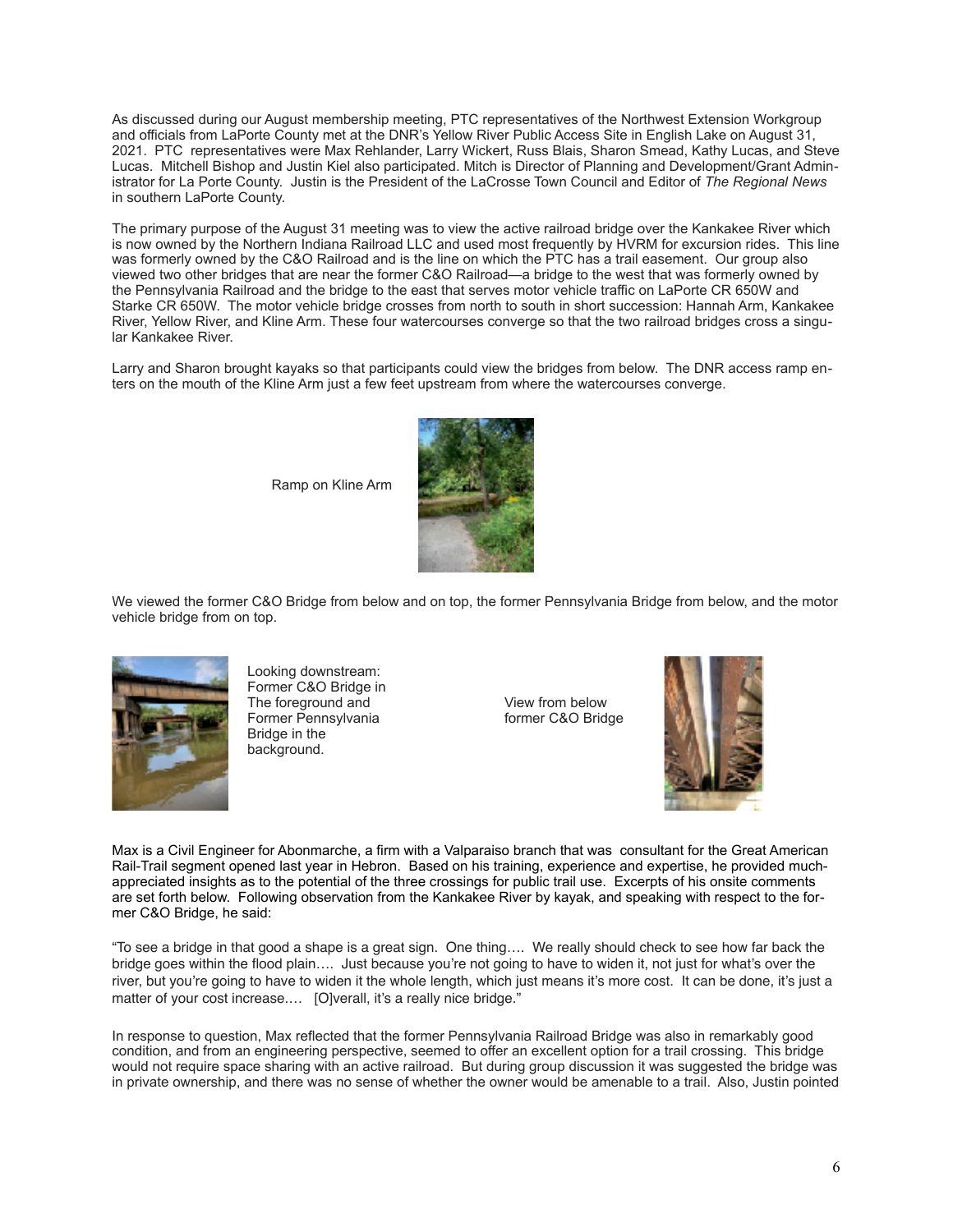out that additional real estate would have to be acquired to connect this bridge to the easement on the former C&O Railroad.



Max Rehlander responding to a question

Max referenced the need for a Department of Natural Resources, Division of Water, permit for construction in a floodway. A floodway permit was also required for the bridge over Bartee Ditch during the PTC's southeast two-mile extension of the Erie Trail. The Kankakee River floodway is much wider. The PTC would also be required to obtain a floodway permit if the former Pennsylvania Railroad Bridge were used for the trail.

Max then resumed his overview of the condition of the former C&O Bridge. "Coming off the I-beam. I think that would be your best bet as far as you drill holes into. It's a pretty simple operation, honestly."

Max asked, "Do you guys know, is there any horizontal separation that the railroad requires? There are federal laws for that under the FRA but this is such a low traffic track, I think they just delegate that to the local entity."

Participants walked to the bridge on LaPorte and Starke CR 650W. Mitch said a project was in process between La-Porte County and INDOT to rehabilitate the bridge. If a trail were to be added to the project, the bridge would need to be widened and there would be a major cost increase. He agreed to inquire. Mitch emailed on September 10 that his engineer's "back of the envelope estimate" was \$1m "for all expenses." The bridge is LaPorte County's longest with "over 300' from abutment to abutment."

The participants then drove to the intersection of the former C&O Railroad and Starke CR 650 W. Viewing the railroad from on top, Max observed:

"It's in good shape, surprisingly, which is great, especially like there [pointing] with the angled pieces within the Ibeam section, and that's probably your best connection point to provide bolts."



In response to a question from Sharon about how far from the rails the trail would need to go, Max said:

"That was my [earlier] question…, as far as, 'Is it a 10 foot buffer? Is it a 20 foot buffer…?' There are federal guidelines, as far as that goes, but since this is such a low traffic railroad track, they do not necessarily have to comply with those regulations. The private entity can say, 'We take full responsibility….'"

*Images in this report were provided by Kathy Lucas.*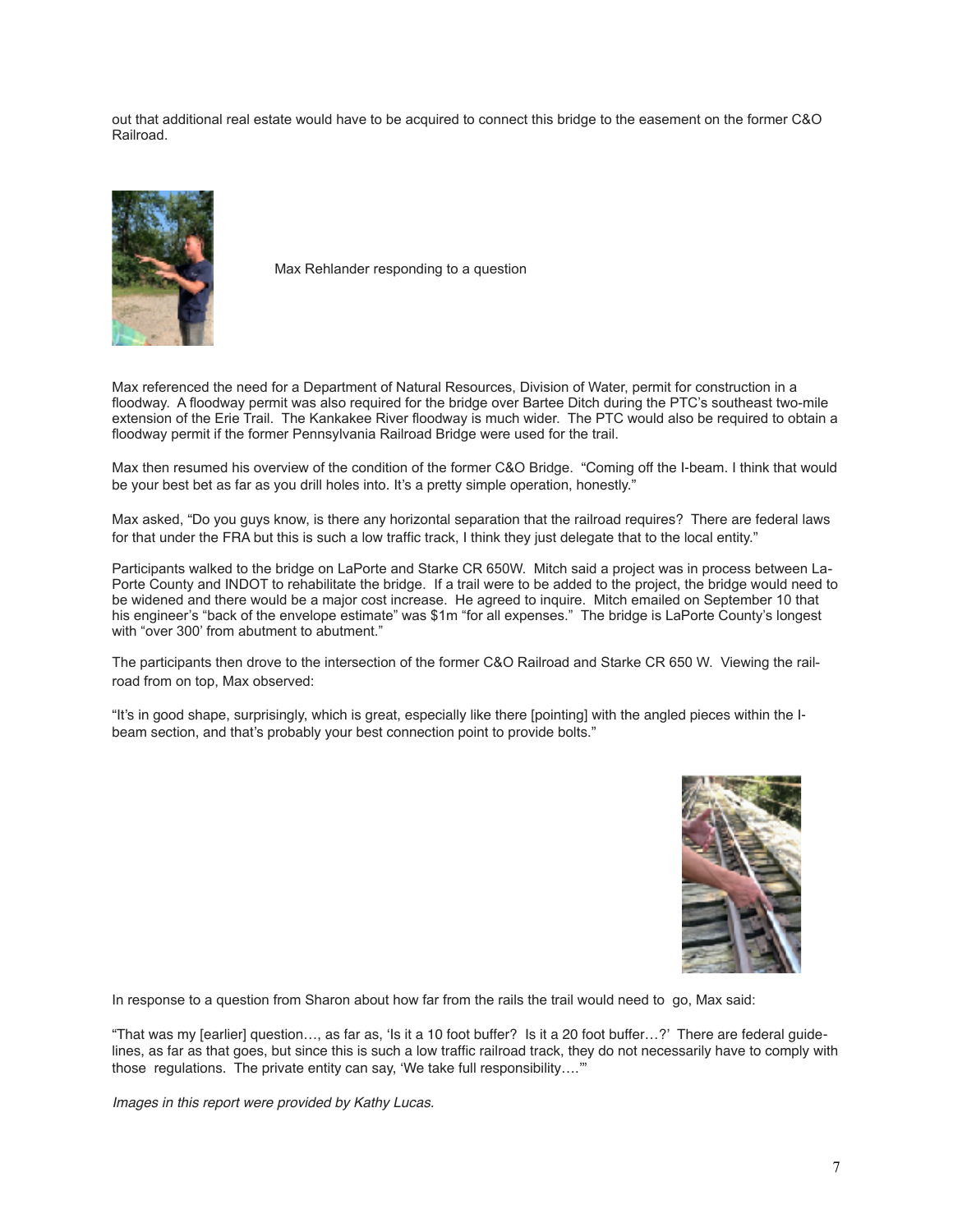**During the September membership meeting, Max Rehlander reiterated the former C&O Railroad Bridge and the former Pennsylvania Railroad Bridge were in good condition. The concrete pillars and steel I-beams are in great shape. Was has offered preliminary estimates for the cost of a trail extension through North Judson, across the Kankakee River, and to LaCrosse. Kathy thanked Max for his much needed professional advice.** 

### **B.** *Recordation of Trail Easement Agreement in LaPorte County and in Starke County*

**The Trail Easement Agreement between the PTC and the Northern Indiana Railroad LLC ("NIR") has been recorded in LaPorte County and Starke County. For LaPorte County recordation took place on August 17, 2021 (2021R-13017), and for Starke County took place on September 16, 2021 (2021003492). North Judson Town Attorney, Justin Schramm, had his staff record the documents at no cost to the PTC and additionally paid the recording fees (totaling \$50) as a contribution to our organization. Kathy sent a letter to NIR attorney, Thomas Hayes, to confirm recordation.** 

# **Report of Bass Lake Festival 5K Run and 3K Walk**

**Russ provided his final report on the Bass Lake Festival 5K Run and 3K Walk held on July 24. He said the members did an excellent job, especially considering the need for an early arrival time to prepare for the race. The timer hired this year made a number of mistakes and will not return next year. He said Bass Lake Festival organizers expect to enter an agreement with a new timer with a demonstrated history of proficiency. But the new timer will also be considerably more expensive so that net proceeds from the event may be reduced.**

**Diane reflected that the event requires a lot of effort from our volunteers and underlines the PTC's need to develop more vibrant participation from younger members. On the other hand, she is appreciative of the opportunity to participate in the Festival. There are other entities that would be happy to sponsor the event, but the local partnership in an important benefit, and to the extent the event is profitable, those profits are returned to our community.**



Festival Queen Hope Walkowaik and Peggy Stalbrink at merchandise table



Russ Blais readies race start

*Images by Kathy Lucas*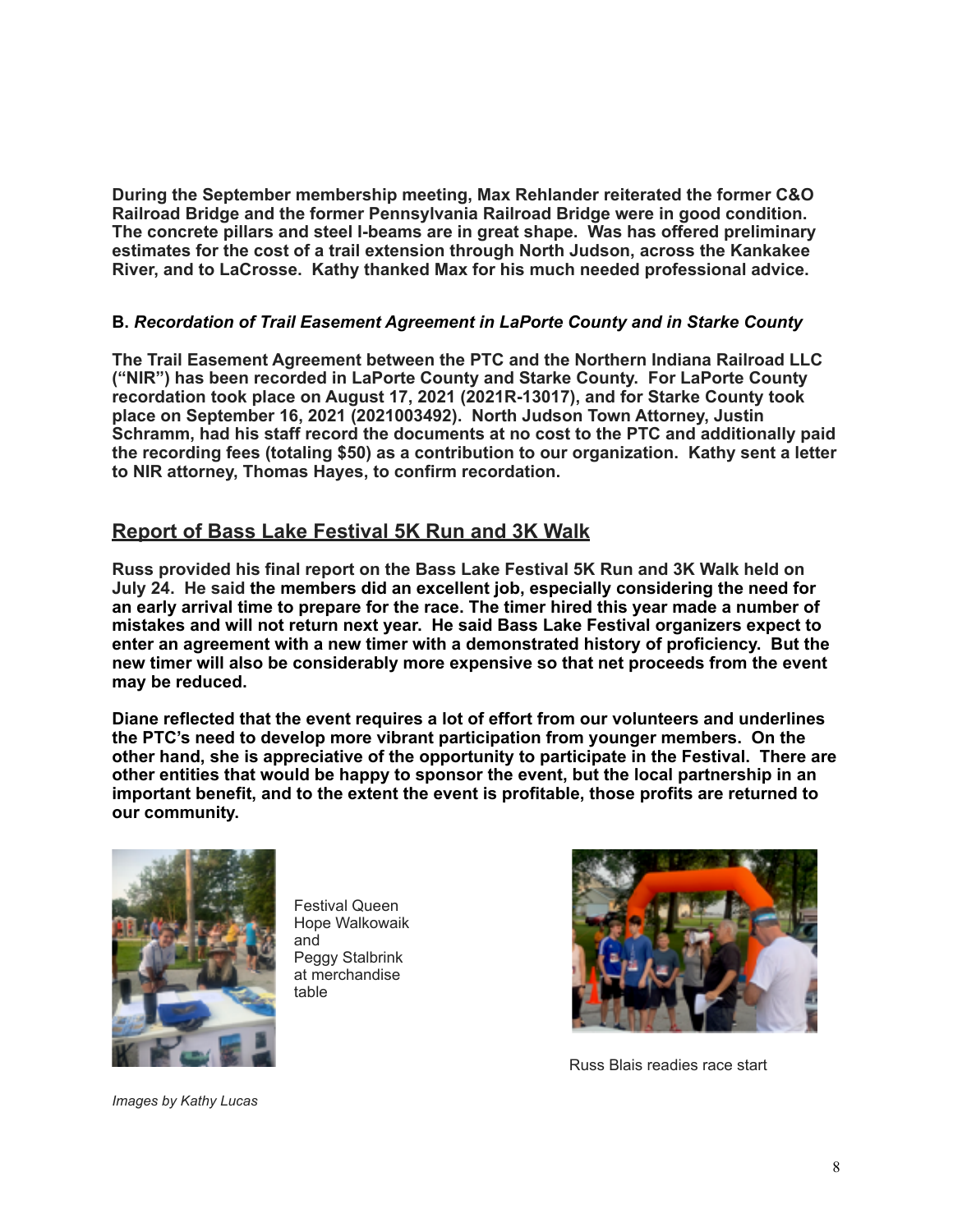**The members discussed both the benefits and challenges of sponsoring the Bass Lake Festival 5K Run and 3K Walk in 2022. The final consensus was for the members to authorized Russ and Diane to seek PTC sponsorship for next July's event.** 

## **Maintenance Committee Report with Proposal for Trail Section Adoption**

**Paul reported that he and Bruce have repaired horizontal timbers on the gates at CR 700 South and CR 300 East, respectively. The structures had been rotted, presumably as a result primarily of carpenter ant infestations. The membership thanked the men for their remarkable and creative solutions to maintain the integrity of the gates with little or no cost.**



Horizontal at Starke County Road 700 South following work by Paul Byer

Image by Kathy Lucas

**The membership discussed Linda's August proposal to "start an adopt a trail program" modeled generally after INDOT's adopt a highway program. Steve said the subject was particularly timely because an email proposal by Richard Gumz Farms LLC had been forwarded to him for signage indicating it had "sponsored" a mile of the Erie Trail. He said he invited Brenda Wendt, Gumz Office Manager, to attend this evening's meeting but received no response from her.** 

**Several members expressed frustration that there are two sets of sponsorship signs on the trail but no understanding of what sponsorship entails. Signage crediting particular individuals was seen as a disincentive to volunteers where there were no standards for what a sponsor was doing or was expected to do to help maintain the trail.** 

**Trail ownership rests with HVRM with the PTC volunteering support on the existing nine miles of the Erie Trail. That ownership is for "Interim Trail Usage under the National Trails System Act." On the pending two-mile extension, the PTC will additionally have an easement which could lend itself to a pilot program for management in coordination with HVRM and Starke County government.** 

**The membership agreed Linda's proposal was an attractive concept and deserved more discussion—ideally when the liaisons were present. Engaging the Starke County Park Board could also be productive.**